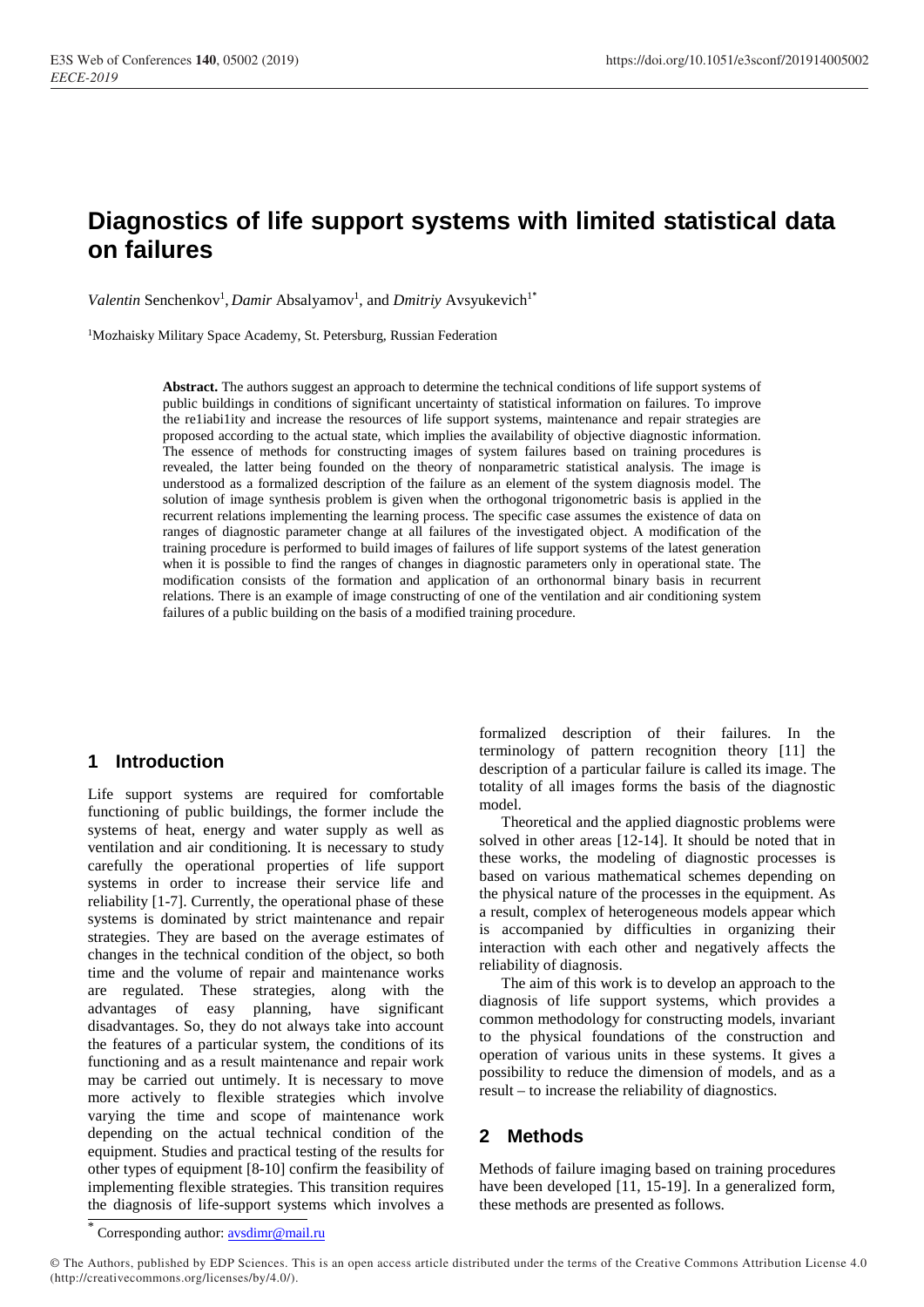If

$$
\mathbf{Y}_{\leq n>} = (y_1, y_2, \dots, y_n)^{\mathrm{T}}
$$
 (1)

vector values of physical quantities that characterize the internal state of the system-wear in mating nodes, misalignment in kinematic schemes, deposits from the application of working media on the inner surfaces of pipelines and air ducts, deposits from combustion products in gas paths and others. Vector (1) defines the observed state, and its components  $y_i$ ,  $j = \overline{1, n}$  are diagnostic parameters. In relation to life support systems, these can be temperatures, pressures, costs, levels of various working bodies, parameters of acoustic and vibrational processes.

All kinds of observable States form a set

$$
Y = \left\{ \mathbf{Y}_{\scriptscriptstyle {}} \right\},\tag{2}
$$

on which the structure of the *n*-dimensional Euclidean space is given [20]. Then the subset  $Y^i$  of observed States corresponding to the *i*-th failure forms a domain in Euclidean space ( $Y^i \subset Y$ ). Each region is defined by ranges

$$
\Delta_{ij} = [y_{ij}^l; y_{ij}^u], i = \overline{1, m}, j = \overline{1, n}
$$
 (3)

changes in diagnostic parameters (where  $y_{ij}^l$ ,  $y_{ij}^u$  – the lower and upper boundary values of the *j*-th parameter in the state of the system due to the *i*-th failure; *m* – power of the set of failures).

Areas

$$
Y^i, i = \overline{1,m}, \tag{4}
$$

in space (2) can intersect due to a variety of factors. Therefore, each region must be represented by one element-the image of the *i*-th failure, which is a vector

$$
\mathbf{E}_{i} = (e_{i1}, e_{i2}, ..., e_{in})^{T}, i = \overline{1,m}
$$
 (5)

of the same dimension as (1). Each component  $e_{ii}$  of the vector (5) characterizes the similarity of the observed States (1) corresponding to the *i*-th failure by the *j*-th diagnostic parameter.

The whole set of images is further denoted as

$$
E = \{ \mathbf{E}_i \mid i = 1, m \} . \tag{6}
$$

For the synthesis of images, a training sample of observed States (training images) with a known affiliation of any region is formed (4):

$$
\left\{\mathbf{Y}_{k}^{1} \mid k=\overline{1,N^{1}}\right\} \subset Y^{1}; \quad \left\{\mathbf{Y}_{k}^{2} \mid k=\overline{1,N^{2}}\right\} \subset Y^{2}; \cdots; \left\{\mathbf{Y}_{k}^{m} \mid k=\overline{1,N^{m}}\right\} \subset Y^{m}, \qquad (7)
$$

where  $N^i$  is the number of training images on the *i*-th system failure.

Since the collection of data on system failures is very difficult, the sample (7) is heterogeneous and limited in size. Small, heterogeneous samples are processed by methods of nonparametric statistics, which include the stochastic approximation method [11]. On its basis, various algorithms are proposed, in particular, such a constructive computational scheme as

E3S Web of Conferences **140**, 05002 (2019) https://doi.org/10.1051/e3sconf/201914005002

$$
\mathbf{E}_{i}(k) = \mathbf{E}_{i}(k-1) - \frac{1}{k} [\mathbf{E}_{i}(k-1) - G(\mathbf{Y}^{i}(k))], i = \overline{1,m}.
$$
 (8)

Expression (8) represents the recurrence relations in which

$$
G(\mathbf{Y}) = (g_1(\mathbf{Y}), g_2(\mathbf{Y}), ..., g_n(\mathbf{Y}))^{\mathrm{T}} - (9)
$$

– orthogonal (orthonormal) transformation of the vector **Y**.

Ratios (8) provide synthesis of the image  $\mathbf{E}_i(k)$  at the current step through the same image  $\mathbf{E}_{i}(k-1)$  at the previous step and the training image  $Y^{i}(k)$  from the sample  $(7)$ .

If in (9) an orthogonal trigonometric basis is used the coordinate functions are given as [15]:

$$
g_r(\mathbf{Y}) = \begin{cases} \delta_{rj} \sin k y_j, & k = (j+1)/2, \ j - \text{odd}; \\ \delta_{rj} \cos k y_j, & k = j/2, \ j - \text{even}; \end{cases}
$$
(10)  

$$
r, j = \overline{1, n}, \qquad (1 \text{ if } r = j)
$$

where 
$$
\delta_{rj} = \begin{cases} 1, & \text{if } r = j, \\ 0, & \text{if } r \neq j. \end{cases}
$$
 - Kronecher's simbol. (11)

As the first step of training, an arbitrary sample element (7) is taken, converted on the basis of (9):

$$
\mathbf{E}_{i}(1) = G(\mathbf{Y}^{i}(1)), i = 1, m,
$$
 (12)

and the next steps are given by the expression (8). By increasing the number of steps ( $k \rightarrow \infty$ ) the learning process converges to the optimal image  $\mathbf{E}_i^*$ :

$$
\lim_{k \to \infty} \rho(\mathbf{E}_i(k), \mathbf{E}_i^*) = 0,\tag{13}
$$

where  $\rho(E_i(k), E_i^*)$  is the distance between the vectors  $\mathbf{E}_i(k)$  and  $\mathbf{E}_i^*$  in Euclidean space  $G(Y)$ , which is generated from space (2) by the transformation (9).

Condition (13) reflects the theoretical learning outcome. For a real system, it is only possible to obtain an approximately optimal image due to the small sample size (7). Since the given volume for each failure is equal to the  $N^i$  elements, the image at the final step is considered optimal:

$$
\mathbf{E}_i^* = \mathbf{E}_i(N^i), \, i = 1, m. \tag{14}
$$

In the future, additional information may appear and the training sample is replenished. Then the images are refined in the learning process. For example, additional training  $\overline{N}^i$  images are obtained, resulting in refined images based on (8):

$$
\mathbf{E}_{i}^{*}=\mathbf{E}_{i}(N^{i}+\overline{N}^{i}), i=\overline{1,m}.
$$

**Example.** The observed state of the system includes 5 diagnostic parameters:

$$
\mathbf{Y} = (y_1, y_2, y_3, y_4, y_5)^{\mathrm{T}}.
$$

A training sample on the *i*-th system failure was formed ( $N^i = 9$ ):

$$
\mathbf{Y}_{1}^{i} = (5, 6, 1, 1.8, 2.5)^{T};
$$
  $\mathbf{Y}_{2}^{i} = (5.5, 6, 1.2, 2.1, 2.7)^{T};$   $\mathbf{Y}_{3}^{i} = (5.3, 6.5, 0.9, 1.6, 2.8)^{T};$   
\n $\mathbf{Y}_{4}^{i} = (4.9, 5.5, 1.4, 1.7, 2.6)^{T};$   $\mathbf{Y}_{5}^{i} = (5.2, 6.3, 1.3, 1.7, 2.7)^{T};$   $\mathbf{Y}_{6}^{i} = (5.1, 6, 1.1, 2, 2.5)^{T};$   
\n $\mathbf{Y}_{7}^{i} = (5.4, 6.2, 1, 2.2, 2.4)^{T};$   $\mathbf{Y}_{8}^{i} = (5.3, 6.2, 1.2, 1.6, 2.5)^{T};$   $\mathbf{Y}_{9}^{i} = (5, 6.1, 1.1, 2.1, 2.7)^{T}.$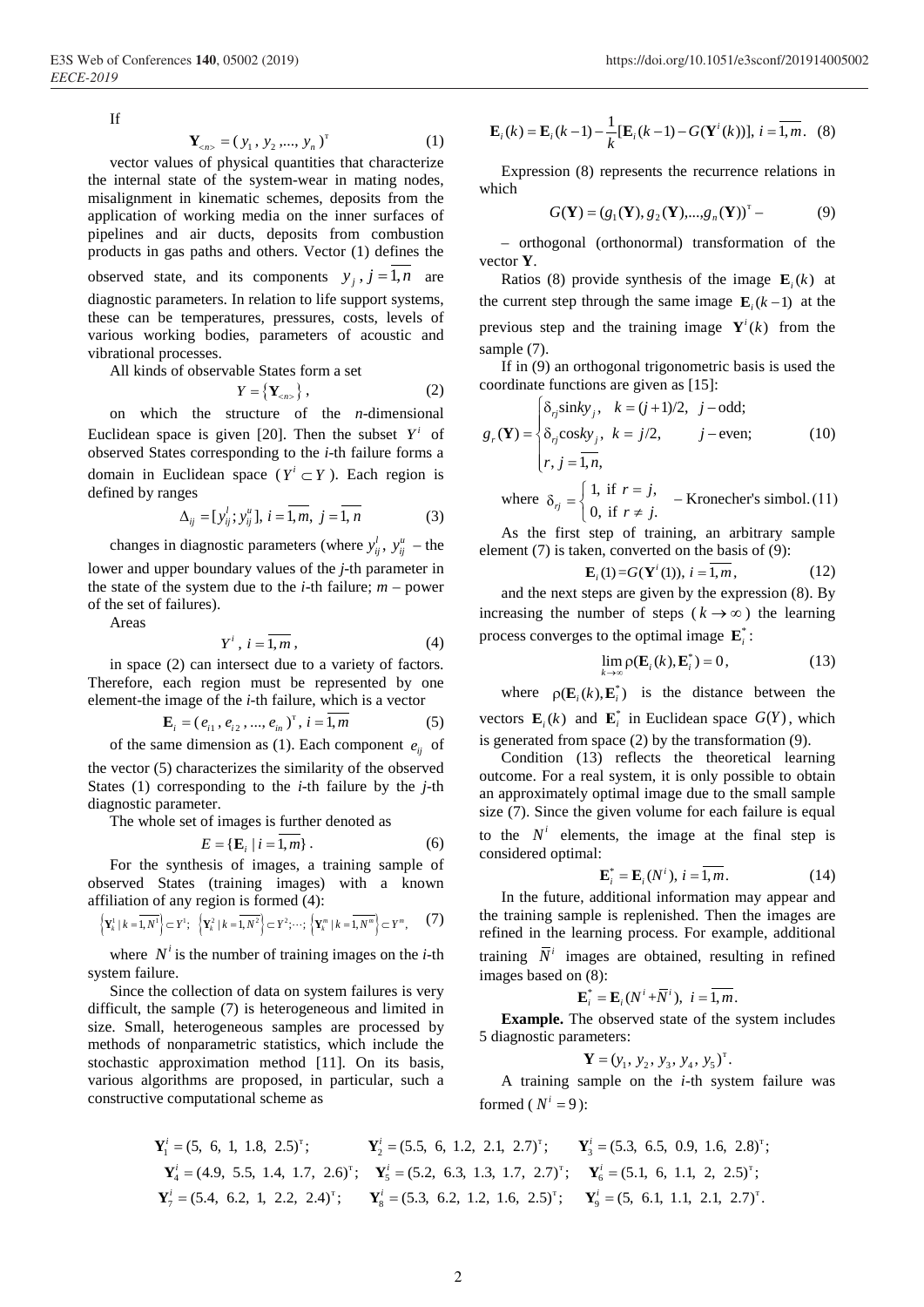You want to build an image of the *i*-th failure.

From expressions  $(9) - (12)$  the first step of training is obvious:

$$
\mathbf{E}_{i}(1) = G(\mathbf{Y}^{i}(1)) = \begin{pmatrix} \sin 5 \\ \cos 6 \\ \sin 2 \\ \cos 3.6 \\ \sin 7.5 \end{pmatrix} = \begin{pmatrix} -0.96 \\ 0.96 \\ 0.91 \\ -0.90 \\ 0.94 \end{pmatrix}.
$$

The second step covers the orthogonal transformation of the next sample element and the derivation of the approximation  $\mathbf{E}_i(2)$  :

$$
G(\mathbf{Y}^{i}(2)) = \begin{pmatrix} \sin 5.5 \\ \cos 6 \\ \sin 2.4 \\ \cos 4.2 \\ \sin 8.1 \end{pmatrix} = \begin{pmatrix} -0.71 \\ 0.96 \\ 0.68 \\ -0.49 \\ 0.97 \end{pmatrix};
$$

from (8) follows

$$
\mathbf{E}_{i}(2) = \mathbf{E}_{i}(1) - \frac{1}{2} \Big[ \mathbf{E}_{i}(1) - G(\mathbf{Y}^{i}(2)) \Big] = \begin{bmatrix} -0.96 \\ 0.96 \\ 0.91 \\ -0.90 \\ 0.94 \end{bmatrix} - \frac{1}{2} \begin{bmatrix} -0.96 \\ 0.96 \\ 0.91 \\ -0.90 \\ 0.94 \end{bmatrix} - \begin{bmatrix} -0.71 \\ 0.96 \\ 0.96 \\ -0.68 \\ -0.49 \\ 0.97 \end{bmatrix} = \begin{bmatrix} -0.83 \\ 0.96 \\ 0.79 \\ -0.69 \\ 0.95 \end{bmatrix}.
$$

Similarly, the other steps of the learning process are performed and in accordance with the condition (14), the optimal image is taken

$$
\mathbf{E}_{i}^{*} = \mathbf{E}_{i}(9) = (-0.87, 0.95, 0.70, -0.78, 0.93)^{\mathrm{T}}.
$$

#### **3 Results and Discussion**

Life-support systems of the latest generation are in use not so long so statistical information may not be sufficient to estimate ranges (3). You can define only ranges

$$
\Delta_{0j} = [y_{0j}^l; y_{0j}^u], \ j = \overline{1, n}, \tag{15}
$$

changes in diagnostic parameters in the operational state of the system (where  $y_{0j}^l$ ,  $y_{0j}^u$  – the lower and upper permissible values of the *j*-th parameter). In this situation, the training procedure (section 2) is proposed to be modified as follows.

The components of the observed state (1) are represented in binary form

$$
z_j = \begin{cases} 1, & \text{if } y_j \in \Delta_{0j}; \\ -1, & \text{if } y_j \notin \Delta_{0j}. \end{cases}
$$
 (16)

The expression (16) is an orthonormal transformation (9) in which coordinate functions are defined as

$$
g_r(\mathbf{Y}) = z_j \delta_{rj}, \quad r, j = 1, n,
$$
\n(17)

where  $\delta_{ri}$  is the Kronecker symbol (11).

Given (17), the observed state in binary form is written by the vector

$$
G(\mathbf{Y}) = (z_1, z_2, ..., z_n)^T = \mathbf{Z}.
$$
 (18)

On the set of vectors (18) is the structure of the Euclidean space *Z*. Then gets the binary form and the sample (7). The recurrence relations (8) take the form

$$
\mathbf{S}_{i}(k) = \mathbf{S}_{i}(k-1) - \frac{1}{k} [\mathbf{S}_{i}(k-1) - \mathbf{Z}^{i}(k))], \quad i = \overline{1,m}. \quad (19)
$$

By analogy with the (12) image in the first step  $S_i(1) = \mathbb{Z}^i(1), i = 1, m$ . Relations (19) are applied from the second step. The binary transformation (16) gives a physical meaning to the image components: a positive value  $s_{ij}$  indicates the predominance in the sample by the *i*-th failure of such elements in which the values of the *j*-th diagnostic parameter do not exceed the range (15), and Vice versa at a negative value. This greatly simplifies the analysis of the images.

However, binary transformation leads to some coarsening of statistical information. So, regardless of the value of the diagnostic parameter within the range of  $\Delta_{0i}$  binary feature is the same  $z_i = 1$ . If the parameter exceeds the allowed range ( $y_i \notin \Delta_{0i}$ ), it is not taken into account on which side – to the left or to the right of  $\Delta_{0i}$ its value. The binary trait is still  $z_i = -1$ .

Despite the above mentioned facts, the advantage of the presented approach is that it allows you to build a model of diagnosis in conditions of extreme limitation of data on failures. In the future, with the accumulation of information, the procedure of additional training is implemented, the essence of which is disclosed above. When the required amount of data is reached, it is possible to find ranges (3), which provides a transition to image synthesis based on the approach described in section 2. Thus, the construction of images based on the binary representation of parameters is considered not as an alternative to the known approaches, but as an extension. This makes it possible to diagnose modern life support systems at the initial stages of operation, when the level of knowledge of changes in the technical condition is very low.

An example of the application of the modified training.

21 diagnostic parameters were measured in the ventilation and air conditioning system of the public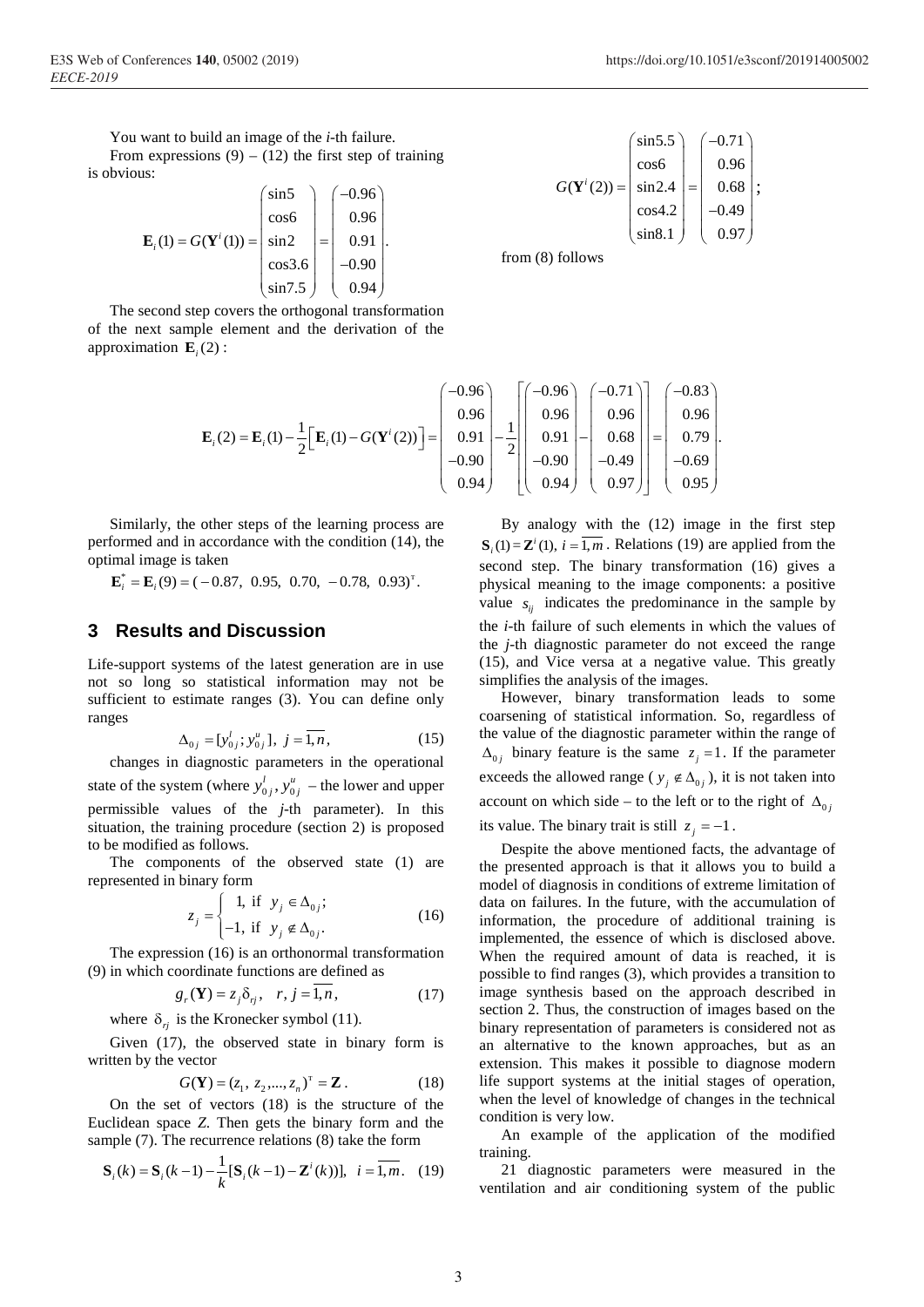building with Central air conditioning. Below are 7 parameters:

$$
\mathbf{Y}_{<7>} = (y_1, y_2, y_3, y_4, y_5, y_6, y_7)^{\mathrm{T}},
$$

where  $y_1$  – air pressure in the supply line;  $y_2$ power consumption by the supply fan;  $y_3$ ,  $y_4$ ,  $y_5$  – vibration speed, vibration acceleration and temperature

$$
\mathbf{Z}_{1}^{i} = (-1, -1, -1, -1, -1, 1, 1)^{T}; \qquad \mathbf{Z}_{2}^{i} = (-1, 1, -1, -1, -1, 1, -1)^{T}; \qquad \mathbf{Z}_{3}^{i} = (-1, -1, -1, -1, -1, -1, -1)^{T};
$$
\n
$$
\mathbf{Z}_{4}^{i} = (1, -1, 1, -1, -1, 1, 1)^{T}; \qquad \mathbf{Z}_{5}^{i} = (-1, -1, -1, -1, -1, 1, -1)^{T}; \qquad \mathbf{Z}_{6}^{i} = (1, -1, -1, -1, -1, 1, -1)^{T};
$$
\n
$$
\mathbf{Z}_{7}^{i} = (-1, -1, -1, -1, -1, 1, -1)^{T}; \qquad \mathbf{Z}_{8}^{i} = (-1, -1, -1, -1, 1, 1, -1)^{T}.
$$

You want to build an image. The training results are summarized in table 1.

Table 1. The sequence of steps of the modified training procedure

| $\mathbf{Z}^i(1)$ |         | $S_i(1)$ $\mathbf{Z}^i(2)$ |                                     | $S_i(2)$ $\mathbf{Z}^i(3)$ | $S_i(3)$ | $\mathbf{Z}^i(4)$ | $S_i(4)$     |
|-------------------|---------|----------------------------|-------------------------------------|----------------------------|----------|-------------------|--------------|
|                   |         |                            |                                     |                            |          |                   |              |
| $^{-1}$           | $^{-1}$ | $^{-1}$                    | $^{-1}$                             | $^{-1}$                    | $-1$     | 1                 | $-0.50$      |
| $-1$              | $^{-1}$ | 1                          | $\Omega$                            | $-1$                       | $-0.33$  | $-1$              | $-0.50$      |
| $-1$              | $-1$    | $-1$                       | $-1$                                | $-1$                       | $-1$     | 1                 | $-0.49$      |
| $-1$              | $^{-1}$ | $^{-1}$                    | $^{-1}$                             | $^{-1}$                    | $^{-1}$  | $^{-1}$           | $-1$         |
| $-1$              | $^{-1}$ | $^{-1}$                    | $^{-1}$                             | $^{-1}$                    | $-1$     | $-1$              | $-1$         |
| 1                 | 1       | 1                          | 1                                   | $^{-1}$                    | 0.33     | 1                 | 0.48         |
| 1                 | 1       | $-1$                       | $\Omega$                            | $-1$                       | $-0.33$  | 1                 | $\mathbf{0}$ |
|                   |         |                            |                                     |                            |          |                   |              |
|                   |         |                            |                                     |                            |          |                   |              |
| $\mathbf{Z}^i(5)$ |         |                            | $S_i(5)$ $\mathbf{Z}^i(6)$ $S_i(6)$ | $\mathbf{Z}^i(7)$          |          | $S_i(7) Z^i(8)$   | $S_i(8)$     |
| $-1$              | $-0.60$ | 1                          | $-0.33$                             | $^{-1}$                    | $-0.43$  | $-1$              | $-0.51$      |
| $-1$              | $-0.60$ | $-1$                       | $-0.67$                             | $-1$                       | $-0.72$  | $-1$              | $-0.76$      |
| $^{-1}$           | $-0.59$ | $^{-1}$                    | $-0.66$                             | $^{-1}$                    | $-0.71$  | $^{-1}$           | $-0.75$      |
| $^{-1}$           | $-1$    | $-1$                       | $^{-1}$                             | $^{-1}$                    | $^{-1}$  | $^{-1}$           | $-1$         |
| $-1$              | $-1$    | $-1$                       | $-1$                                | $-1$                       | $-1$     | 1                 | $-0.77$      |
| 1                 | 0.58    | 1                          | 0.66                                | 1                          | 0.70     | 1                 | 0.74         |

The image is taken as the optimal one  $S_i^* = S_i(8)$ .

Indeed, here the invariance of models to the physical nature of diagnostic parameters is achieved (hence, to the physical foundations of the construction of certain aggregates of life-support systems). Whatever this nature, the parameters are represented in binary form and all subsequent formalization is based on this representation. This is an effective means of identifying quantitative patterns of change in the technical condition. The totality of all images provides diagnostics of systems based on metric ratios in Euclidean spaces, which makes it possible to switch to maintenance and repair according to the actual state.

The proposed approach to determining the technical condition of life support systems can be applied for the integrated solution of other tasks related to the organization of the required air exchange in buildings. For example, tasks to ensure the tightness of buildings [21] or to simulate ventilated facades [22-24], modeling of energy-efficient buildings and energy saving processes in life support systems [25, 26].

#### 4 **Conclusions**

1. The expediency of transition to flexible strategies for maintenance and repair in life-support systems is of the supply fan bearings, respectively;  $y_6$ ,  $y_7$  – air temperature difference on the recuperator of the supply and exhaust lines.

As the *i*-th failure is considered the wear of the supply fan bearings, training sample for this failure:

1, -1)'; 
$$
\mathbb{Z}_8 = (-1, -1, -1, -1, 1, 1, -1)
$$
.  
is are established the perfection of the ways of obtainin

established, the perfection of the ways of obtaining diagnostic information being required.

2. A well-known approach to the formation of images of life support systems by means of training procedures developed on the basis of stochastic approximation is presented in a generalized form. The approach to diagnosing life support systems provides a common methodology for model constructing which is invariant to the physical foundations of the structure and functioning of various aggregates in these systems.

3. A modification of the learning process in the construction of images of failures of life support systems at the initial stages of operation is proposed, which is a new approach in relation to the known results.

4. An example of image synthesis based on modified training for a specific failure of the ventilation and air conditioning system of a public building with Central air conditioning is considered.

#### **References**

1. Gaurav, Gera, Gurpreet, Saini, Rajender, Kumar, Gupta, S. K. Improvement of operational efficiency of equipment. International J. of Industrial Engineering Research and Development (IJIERD), 3, 67-73 (2012)

2. Miqdam, T Chaichan. The impact of engine operating variables on emitted PM and Pb for an SIE fueled Mwith variable ethanol-Iraqi gasoline blend. IOSR Journal of Mechanical and Civil Engineering 12, 6, I 72-79 DOI: 10.9790/1684-12617279 (2015)

3. A. Mokhireva, P. Loginova, E. Glebova, V. Bespalov, Hardware base and experimental potential of a smart building prototype. MATEC Web of Conferences. 245, 16001 DOI: 10.1051/matecconf/201824516001  $(2018)$ 

4. E.A. Statsenko, A.F. Ostrovaia, V.Y. Olshevskiy, M.R. Petrichenko, Temperature and velocity conditions in vertical channel of ventilated façade. Magazine of Civil Engineering  $80(4),$ 119-127  $DOI<sup>+</sup>$ 10.18720/MCE.80.11 (2018)

5. J. Zemitis, A. Borodinecs, A. Lauberts, Ventilation impact on VOC concentration caused by building materials. Magazine of Civil Engineering 84(8), 130-139 DOI: 10.18720/MCE.84.13 (2018)

6. J. Sorokins, A. Borodinecs, J. Zemitis, Application of ground-to-air heat exchanger for preheating of supply air. IOP Conference Series: Earth and Environmental